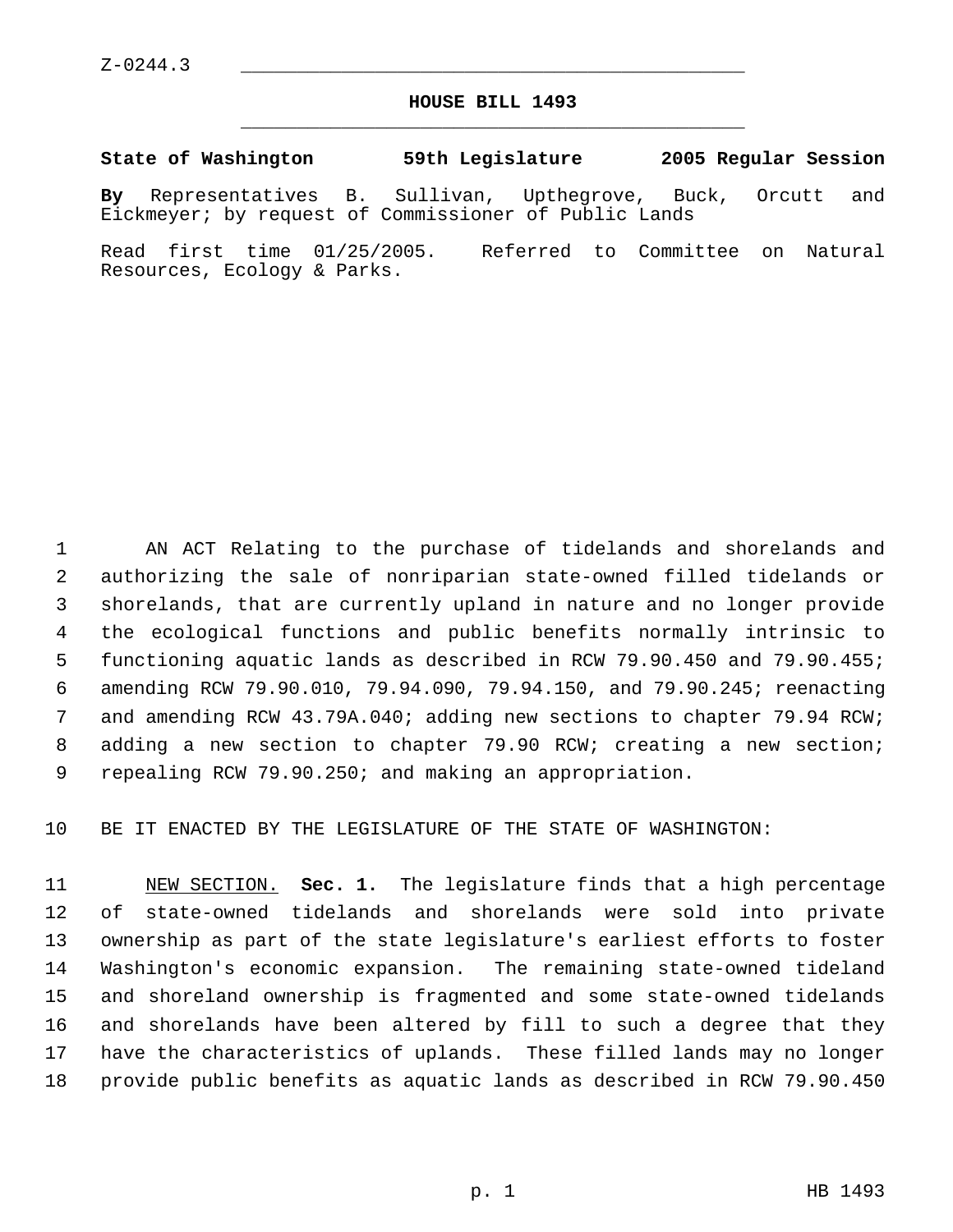and 79.90.455 and remain underutilized as dry land because they are subject to a management philosophy dedicated to the protection of submerged lands.

 The legislature recognizes that certain state-owned filled tidelands and filled shorelands should be designated as aquatic investment properties and commercially managed in order to generate funding for the acquisition, protection, and management of functioning aquatic lands. It is the intent of this act to authorize the department of natural resources to buy and sell certain filled tidelands and shorelands which, if bought or sold, would not cause the loss of aquatic ecological functions, public access opportunities, or interfere with water-dependent activities and businesses.

 NEW SECTION. **Sec. 2.** A new section is added to chapter 79.94 RCW to read as follows:

 (1) The legislature finds that maintaining state-owned aquatic lands in public ownership is often in the public interest. However, when state-owned filled tidelands and filled shorelands do not provide the ecological functions and public benefits normally associated with state-owned aquatic lands and are better managed to generate revenue to support acquisition of functioning aquatic lands, then the sale or commercial management of such lands is not contrary to the public interest.

 (2) The department shall manage aquatic investment properties for the purpose of generating revenue. This includes the authority to sell lands designated as aquatic investment properties. Subject to sections 4, 6, and 9 of this act, revenue generated from the sale or leasing of aquatic investment properties must be used to fund acquisition, preservation, and management of functioning aquatic lands or for reinvestment in more manageable filled lands that were formerly below ordinary high tide in tidal waters or ordinary high water on navigable rivers and lakes. The sale of aquatic investment properties must demonstrate a clear economic benefit to the state.

 **Sec. 3.** RCW 79.90.010 and 1982 1st ex.s. c 21 s 1 are each amended to read as follows:

((Whenever used in)) The definitions in this section apply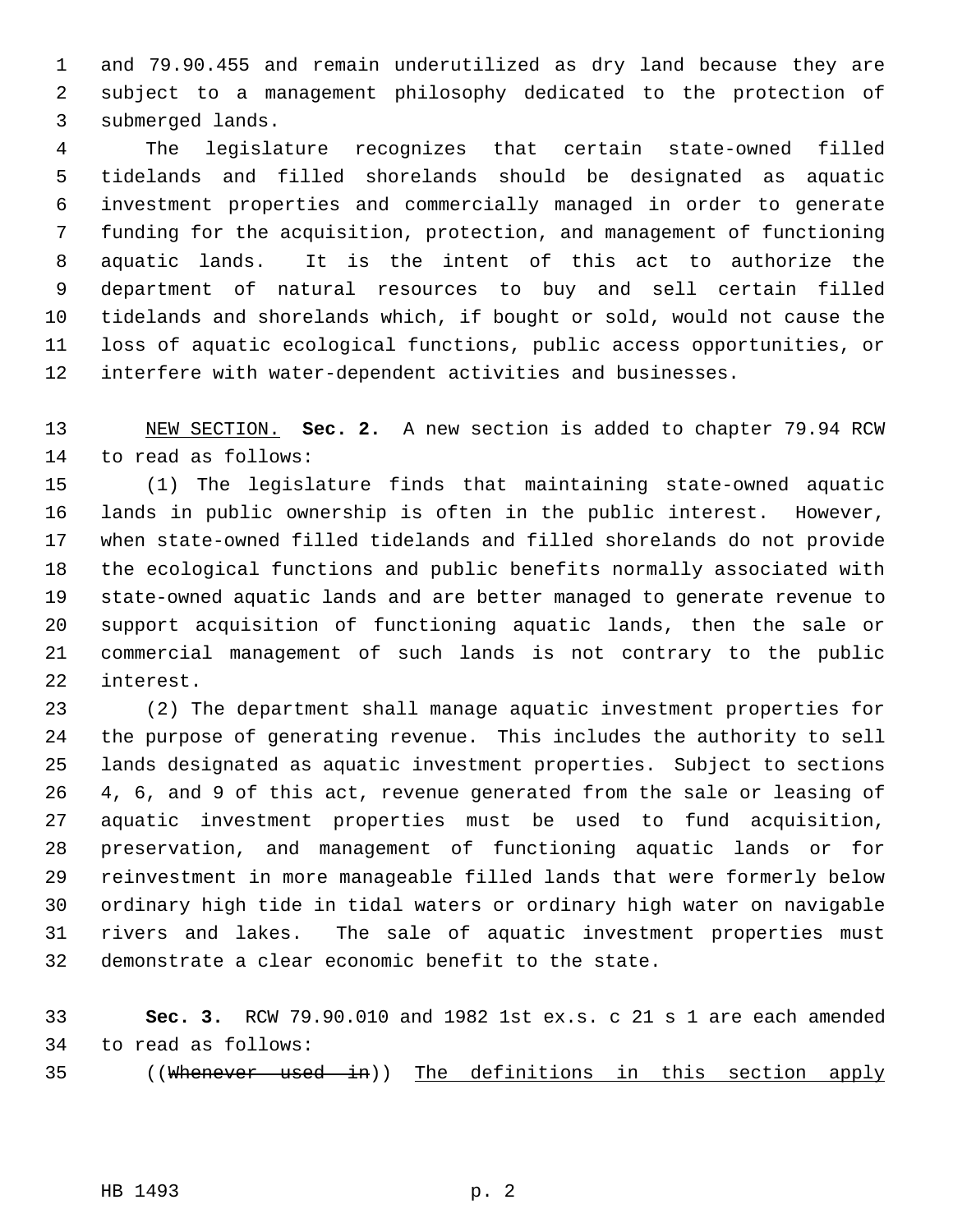1 throughout chapters 79.90 through 79.96 RCW ((the term)) unless the 2 context clearly requires otherwise.

 (1) "Aquatic investment properties" means state-owned filled 4 tidelands and filled shorelands, designated by the board according to 5 section 4 of this act, that are currently upland in nature and no longer provide the ecological functions and public benefits normally intrinsic to functioning aquatic lands.

 (2) "Aquatic lands" means all state-owned tidelands, shorelands, harbor areas, and the beds of navigable waters.

 (3) "Functioning aquatic lands" means lands that, in their current condition, are below ordinary high tide in tidal waters or ordinary 12 high water on navigable rivers and lakes, and provide for important 13 ecological functions or public benefits as described in RCW 79.90.455. (4) "Net acreage" means the difference between the total acres of aquatic lands acquired and the total acres of aquatic lands disposed of 16 by the department under the authority of this act.

 (5) "State-owned aquatic land base" means the amount of state-owned aquatic lands managed by the department on the effective date of this act or as subsequently updated through biennial reports submitted to 20 the board pursuant to section 9 of this act.

 NEW SECTION. **Sec. 4.** A new section is added to chapter 79.94 RCW to read as follows:

 (1) The department may, with approval of the board, purchase functioning aquatic lands. Once acquired, these lands shall become a permanent part of the state-owned aquatic land base and subject to the provisions of chapters 79.90 through 79.96 RCW.

 (2) The department may, with approval of the board, purchase filled lands that were formerly below ordinary high tide in tidal waters or ordinary high water on navigable rivers and lakes, and improvements associated with any of these lands, that have the potential to generate revenues to fund the acquisition, protection, and management of functioning aquatic lands.

 NEW SECTION. **Sec. 5.** A new section is added to chapter 79.94 RCW to read as follows:

 (1) Upon request by the department, the board may designate certain state-owned filled tidelands and filled shorelands as aquatic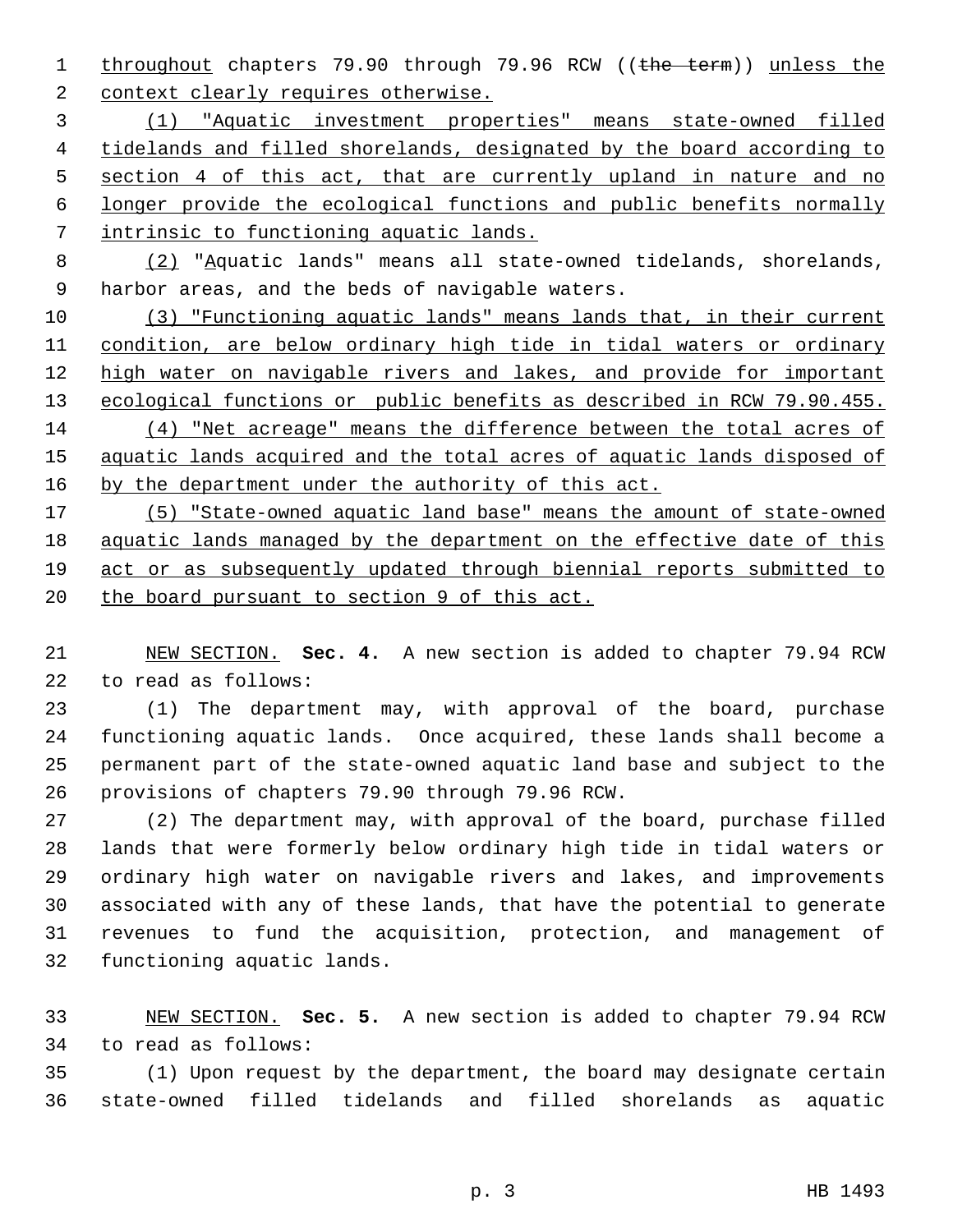investment properties. At the time it approves the purchase of filled lands that were formerly below ordinary high tide in tidal waters or ordinary high water on navigable rivers and lakes, and improvements associated with any of these lands, the board may direct that a property will be designated as an aquatic investment property. Only property meeting all of the following criteria is eligible for designation as an aquatic investment property:

 (a) The property is state-owned tidelands or shorelands that are filled to an elevation above ordinary high tide or ordinary high water. Tidelands and shorelands that are not filled, but simply diked and therefore more easily returned to their natural, inundated state may not be designated as aquatic investment properties. Nothing in this section authorizes the filling of state-owned aquatic lands subsequent to this act for the purpose of making them available for designation as aquatic investment properties;

 (b) Except for the capacity to generate revenue, the property is incapable of providing the public benefits described under RCW 79.90.455; and

 (c) The property has greater potential capacity for long-term economic gain, if designated as an aquatic investment property, than it would if not designated. Capacity for long-term economic gain is determined in accordance with techniques specified by rule.

 (2) Designated aquatic investment properties are not subject to RCW 79.90.245, 79.94.070, 79.94.175, 79.94.181, or 79.94.260, or the free use provisions for public parks or public recreational purposes in RCW 79.90.470.

 NEW SECTION. **Sec. 6.** A new section is added to chapter 79.94 RCW to read as follows:

 Aquatic investment properties and improvements associated with these lands may be managed primarily for revenue generation. After deducting the management costs as provided in RCW 79.64.040 and payments to towns under RCW 79.92.110, twenty-five percent of revenues from the lease of aquatic investment properties must be deposited in the aquatic sustaining investment account created in section 11 of this act and the remainder deposited in the aquatic lands enhancement account created in RCW 79.90.245.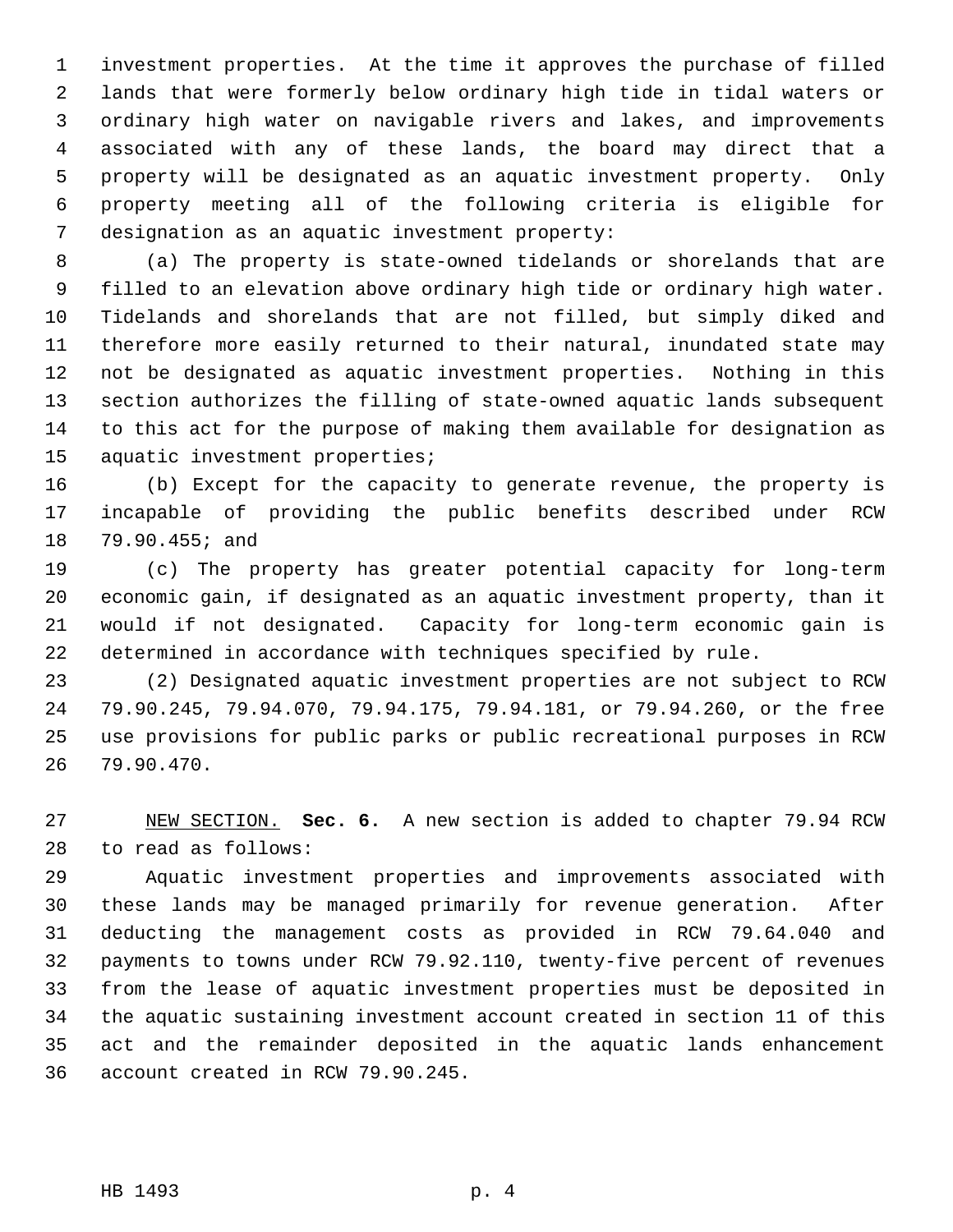**Sec. 7.** RCW 79.94.090 and 1982 1st ex.s. c 21 s 94 are each amended to read as follows:

 All tidelands, other than first class, shall be offered for sale, when otherwise permitted under RCW 79.94.150 to be sold, and sold in the same manner as state lands, other than capitol building lands, but for not less than five dollars per lineal chain, measured on the United States meander line bounding the inner shore limit of such tidelands, and each applicant shall furnish a copy of the United States field notes, certified to by the officer in charge thereof, of said meander 10 line with his or her application((, and shall pay one tenth of the 11 purchase price on the date of sale)).

 **Sec. 8.** RCW 79.94.150 and 1982 1st ex.s. c 21 s 100 are each amended to read as follows:

(1) This section shall apply to:

(a) First class tidelands as defined in RCW 79.90.030;

(b) Second class tidelands as defined in RCW 79.90.035;

(c) First class shorelands as defined in RCW 79.90.040;

 (d) Second class shorelands as defined in RCW 79.90.045, except as included within RCW 79.94.210;

(e) Waterways as described in RCW 79.93.010.

 (2) Notwithstanding any other provision of law, from and after August 9, 1971, all tidelands and shorelands enumerated in subsection (1) of this section owned by the state of Washington shall not be sold except to public entities as may be authorized by law and they shall not be given away.

 (3) Tidelands and shorelands enumerated in subsection (1) of this section may be leased for a period not to exceed fifty-five years: PROVIDED, That nothing in this section shall be construed as modifying or canceling any outstanding lease during its present term.

(4) Nothing in this section shall:

(a) Be construed to cancel an existing sale contract;

 (b) Prohibit sale or exchange of beds and shorelands where the water course has changed and the area now has the characteristics of uplands;

(c) Prevent exchange involving state-owned tide and shore lands;

 (d) Prohibit the sale of aquatic investment properties as defined in RCW 79.90.010.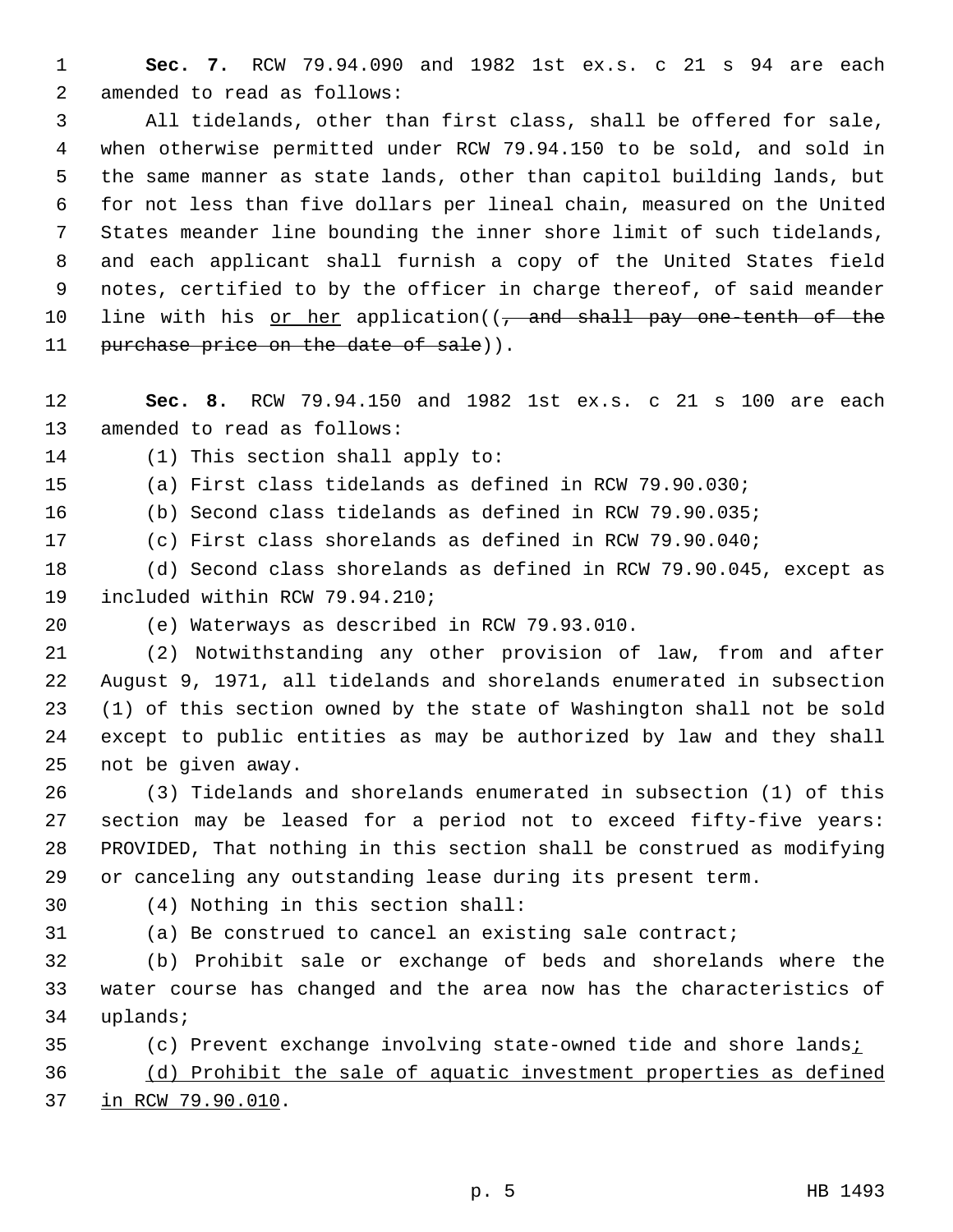NEW SECTION. **Sec. 9.** A new section is added to chapter 79.94 RCW to read as follows:

 (1) Aquatic investment properties and improvements associated with these lands may be sold for no less than fair market value if they meet the criteria in subsection (2) of this section.

 (2) Only an aquatic investment property meeting all of the following criteria is eligible for sale:

(a) The property does not abut functioning aquatic lands; and

 (b) The proposed minimum bid for sale of the property is equal to or greater than the net present value of the property if retained and managed by the department, as determined by the department through economic analysis.

 (3) Proceeds from the sale of aquatic investment properties shall be deposited into the aquatic sustaining investment account created in section 11 of this act. In addition, the department may charge the reasonable direct administrative costs incurred in processing the sale. For the purposes of this subsection, direct administrative costs include, but are not limited to, the cost of hours worked directly on the transaction, based on salaries and benefits, plus travel reimbursement and other actual out-of-pocket costs, plus cost of contracted services such as appraisals and environmental site assessments. Direct administrative costs recovered by the department must be deposited into the resource management cost account.

 (4)(a) The department must maintain or increase the state-owned aquatic land base over time.

 (b) By December 31st of each even-numbered year, the department must provide a report to the board on the acquisitions and disposals completed under this act. If the report shows that a net acreage reduction to the state-owned aquatic land base has occurred from acquisitions and disposals completed under this act, the authority to sell aquatic investment properties is suspended until such a time as the state-owned aquatic land base is restored through acquisitions to the level of the previous report to the board.

 (c) Nothing in this section prohibits sales, exchanges, or transfers of aquatic lands to public entities as permitted under RCW 79.94.150 or sales of second class shorelands on lakes as permitted under RCW 79.94.210. These conveyances do not count toward a reported increase or reduction to the state-owned aquatic land base.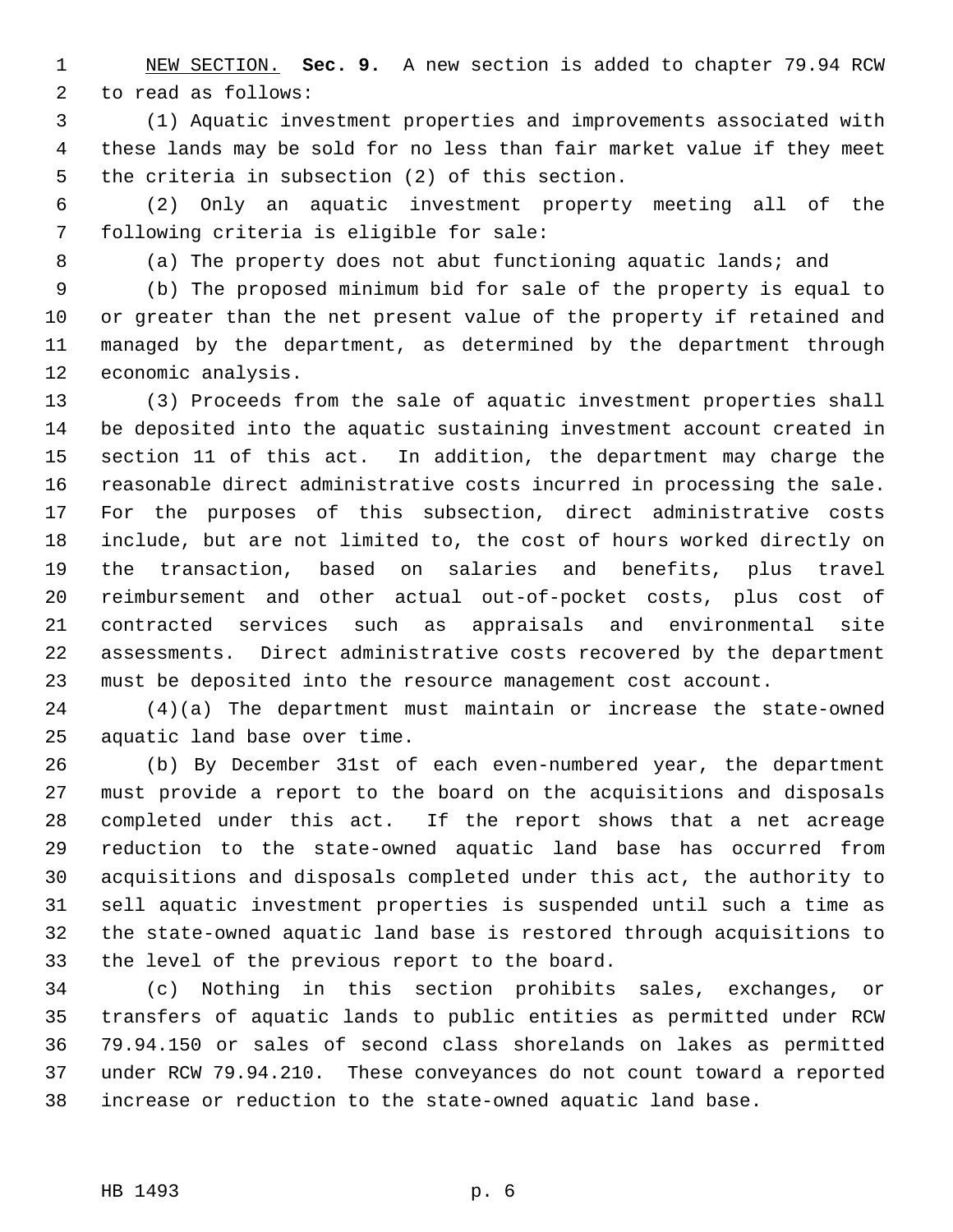**Sec. 10.** RCW 79.90.245 and 2004 c 276 s 914 are each amended to read as follows:

 After deduction for management costs as provided in RCW 79.64.040 and payments to towns under RCW 79.92.110(2), all moneys received by 5 the state from the ((sale or)) lease of state-owned aquatic lands and from the sale of valuable material from state-owned aquatic lands shall be deposited in the aquatic lands enhancement account which is hereby created in the state treasury. After appropriation, these funds shall be used solely for aquatic lands enhancement projects; for the purchase, improvement, or protection of aquatic lands for public purposes; for providing and improving access to such lands; and for volunteer cooperative fish and game projects.

 In providing grants for aquatic lands enhancement projects, the department shall require grant recipients to incorporate the environmental benefits of the project into their grant applications, and the department shall utilize the statement of environmental benefits in its prioritization and selection process. The department shall also develop appropriate outcome-focused performance measures to be used both for management and performance assessment of the grants. To the extent possible, the department should coordinate its performance measure system with other natural resource-related agencies as defined in RCW 43.41.270. The department shall consult with affected interest groups in implementing this section.

 During the fiscal biennium ending June 30, 2005, the funds may be appropriated for boating safety, settlement costs for aquatic lands cleanup, and shellfish management, enforcement, and enhancement.

 NEW SECTION. **Sec. 11.** A new section is added to chapter 79.90 RCW to read as follows:

 The aquatic sustaining investment account is created in the state treasury. All receipts from money received by the department from the sale or lease of aquatic investment properties and money received by the state from the sale of state-owned aquatic lands permitted to be sold under RCW 79.94.150 or 79.94.210 must be deposited into the account. Moneys in the account may be spent only after appropriation. Expenditures from the account may be used only for the acquisition of functioning aquatic lands, filled lands that were formerly below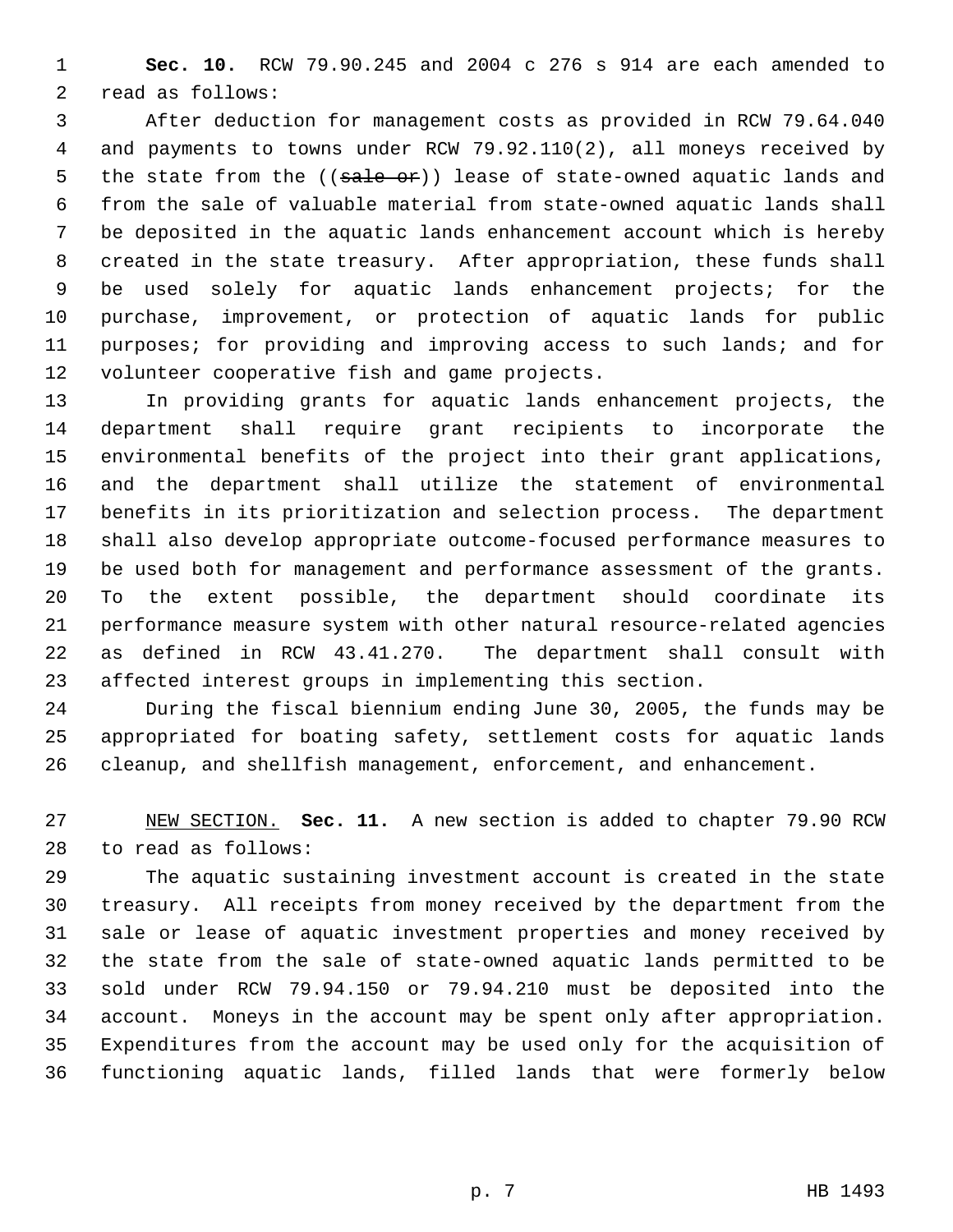ordinary high tide in tidal waters or ordinary high water on navigable rivers and lakes, and improvements associated with any of these lands.

 NEW SECTION. **Sec. 12.** A new section is added to chapter 79.94 RCW to read as follows:

 The department must adopt rules as necessary to carry out the purposes of this act, specifically including:

 (1) Evaluation criteria for determining when state-owned aquatic land may be designated as aquatic investment properties, as described in sections 5 and 9 of this act; and

 (2) Evaluation criteria for determining whether an aquatic investment property should be retained and managed for revenue generation or sold at no less than fair market value, as described in sections 5 and 9 of this act.

 **Sec. 13.** RCW 43.79A.040 and 2004 c 246 s 8 and 2004 c 58 s 10 are each reenacted and amended to read as follows:

 (1) Money in the treasurer's trust fund may be deposited, invested, and reinvested by the state treasurer in accordance with RCW 43.84.080 in the same manner and to the same extent as if the money were in the state treasury.

 (2) All income received from investment of the treasurer's trust fund shall be set aside in an account in the treasury trust fund to be known as the investment income account.

 (3) The investment income account may be utilized for the payment of purchased banking services on behalf of treasurer's trust funds including, but not limited to, depository, safekeeping, and disbursement functions for the state treasurer or affected state agencies. The investment income account is subject in all respects to chapter 43.88 RCW, but no appropriation is required for payments to financial institutions. Payments shall occur prior to distribution of earnings set forth in subsection (4) of this section.

 (4)(a) Monthly, the state treasurer shall distribute the earnings credited to the investment income account to the state general fund except under (b) and (c) of this subsection.

 (b) The following accounts and funds shall receive their proportionate share of earnings based upon each account's or fund's average daily balance for the period: The Washington promise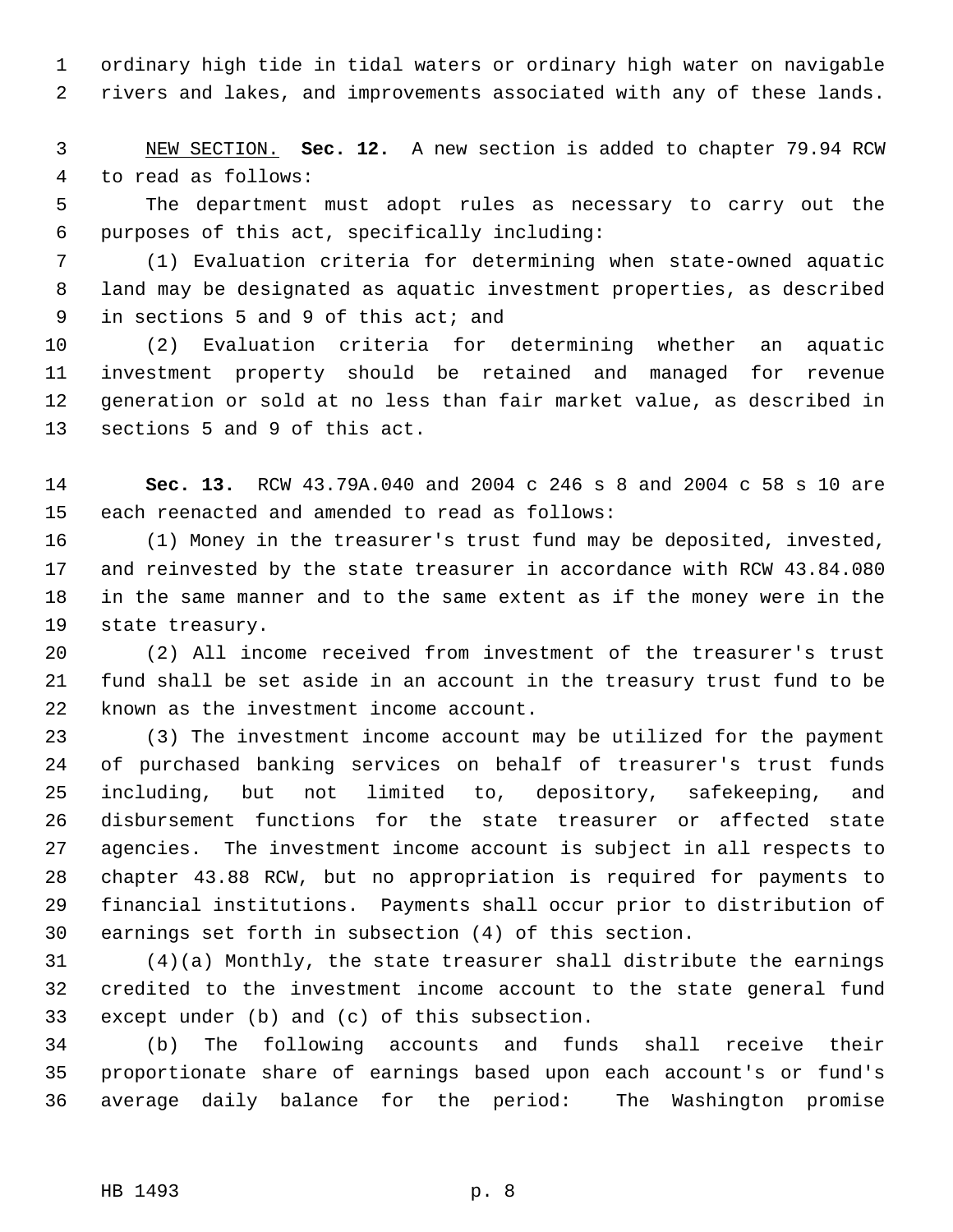scholarship account, the college savings program account, the Washington advanced college tuition payment program account, the agricultural local fund, the American Indian scholarship endowment fund, the students with dependents grant account, the basic health plan self-insurance reserve account, the contract harvesting revolving account, the Washington state combined fund drive account, the Washington international exchange scholarship endowment fund, the developmental disabilities endowment trust fund, the energy account, the fair fund, the fruit and vegetable inspection account, the future teachers conditional scholarship account, the game farm alternative account, the grain inspection revolving fund, the juvenile accountability incentive account, the law enforcement officers' and fire fighters' plan 2 expense fund, the local tourism promotion account, the produce railcar pool account, the rural rehabilitation account, the stadium and exhibition center account, the youth athletic facility account, the self-insurance revolving fund, the sulfur dioxide abatement account, the children's trust fund, the Washington horse racing commission Washington bred owners' bonus fund account, the 19 Washington horse racing commission class C purse fund account, ((and)) the Washington horse racing commission operating account (earnings from the Washington horse racing commission operating account must be credited to the Washington horse racing commission class C purse fund 23 account), and the aquatic sustaining investment account. However, the earnings to be distributed shall first be reduced by the allocation to the state treasurer's service fund pursuant to RCW 43.08.190.

 (c) The following accounts and funds shall receive eighty percent of their proportionate share of earnings based upon each account's or fund's average daily balance for the period: The advanced right of way revolving fund, the advanced environmental mitigation revolving account, the city and county advance right-of-way revolving fund, the federal narcotics asset forfeitures account, the high occupancy vehicle account, the local rail service assistance account, and the miscellaneous transportation programs account.

 (5) In conformance with Article II, section 37 of the state Constitution, no trust accounts or funds shall be allocated earnings without the specific affirmative directive of this section.